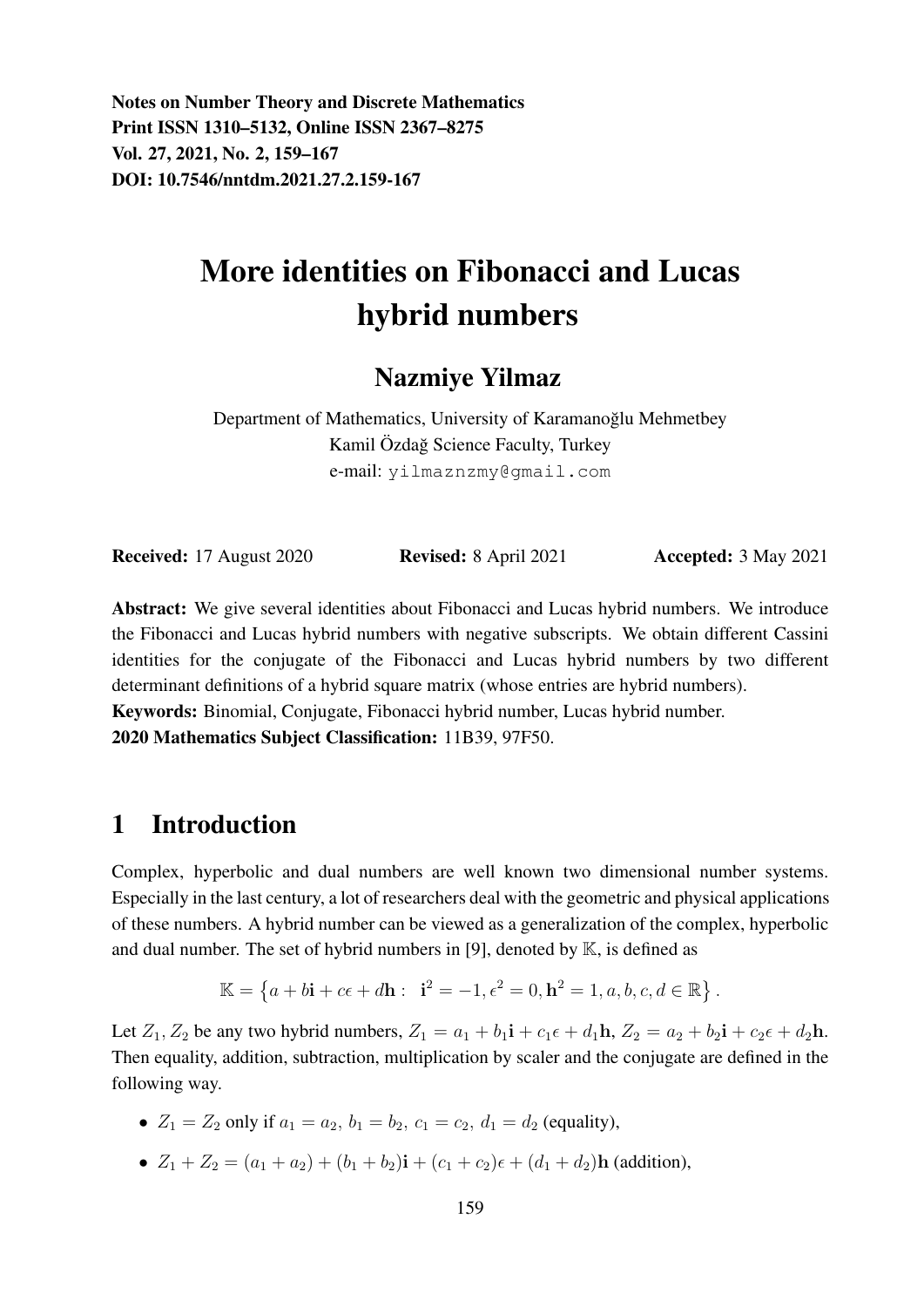- $Z_1 Z_2 = (a_1 a_2) + (b_1 b_2)i + (c_1 c_2)\epsilon + (d_1 d_2)h$  (subtraction),
- $sZ_1 = sa_1 + sb_1\mathbf{i} + sc_1\epsilon + sd_1\mathbf{h}$  (the multiplication by scalar),
- $\overline{Z_1} = a_1 b_1 \mathbf{i} c_1 \epsilon d_1 \mathbf{h}$  (the conjugate of a hybrid number).

The addition operation in the hybrid numbers is both commutative and associative. Zero is the null element. With reference to the addition operation, the inverse element of  $Z$  is  $-Z = -a - bi - ce - dh$ . This shows that  $(\mathbb{K}; +)$  is an Abelian group. The multiplication of hybrid numbers is not commutative, but it has the property of associativity. Table 1 presents products of 1, i,  $\epsilon$ , h.

|            |             |                          | $\epsilon$                | $\mathbf h$ |
|------------|-------------|--------------------------|---------------------------|-------------|
|            |             |                          | $\epsilon$                | h           |
|            | i.          | $-1$                     | $1 - h \mid \epsilon + i$ |             |
| $\epsilon$ | $\epsilon$  | $h + 1$                  | 0                         | $-\epsilon$ |
| h          | $\mathbf h$ | $-\epsilon - \mathbf{i}$ | $\epsilon$                |             |

Table 1. The product table for the basis of  $K$ 

Also, according to the hybridian product, we have  $Z\overline{Z} = \overline{Z}Z$ . The real number

$$
Z\overline{Z} = \overline{Z}Z = a^2 + (b - c)^2 - c^2 - d^2 \tag{1.1}
$$

is called the character of the hybrid number  $Z = a + bi + c\epsilon + d\mathbf{h}$ .

For  $n \ge 2$ , the Fibonacci and Lucas numbers are defined as  $F_n = F_{n-1} + F_{n-2}$ ,  $F_0 = 0$ ,  $F_1 = 1$  and  $L_n = L_{n-1} + L_{n-2}$ ,  $L_0 = 2$ ,  $L_1 = 1$ . There are interesting identities belongs to the Fibonacci and Lucas numbers in [6]. In recent years, Fibonacci, Lucas, Pell, Jacobsthal and Tribonacci hybrid numbers cover a wide range of interest in modern mathematics as they appear in the comprehensive works of  $[1, 2, 4, 5, 7, 10–16]$ . For example, in  $[4, 5]$  Kizilates gave the generalizations of the Fibonacci and Lucas hybrid numbers. In [10], Szynal-Liana introduced the Horadam hybrid numbers. In [11, 12], the authors also examined the Pell and Pell–Lucas hybrid numbers and the Jacobsthal and Jacobsthal–Lucas hybrid numbers, respectively. In [13], the Fibonacci and Lucas hybrid numbers are defined as

$$
FH_n = F_n + F_{n+1}\mathbf{i} + F_{n+2}\epsilon + F_{n+3}\mathbf{h}
$$
\n
$$
(1.2)
$$

and

$$
LH_n = L_n + L_{n+1}\mathbf{i} + L_{n+2}\epsilon + L_{n+3}\mathbf{h}.\tag{1.3}
$$

Also, the authors found the Binet formulas of these numbers as follows

$$
FH_n = \frac{\tilde{\alpha}\alpha^n - \tilde{\beta}\beta^n}{\alpha - \beta} \tag{1.4}
$$

and

$$
LH_n = \tilde{\alpha}\alpha^n + \tilde{\beta}\beta^n,\tag{1.5}
$$

where  $\alpha = \frac{1+\sqrt{5}}{2}$  $\frac{-\sqrt{5}}{2}, \ \beta = \frac{1-\sqrt{5}}{2}$  $\frac{1}{2}, \tilde{\alpha} = 1 + \alpha \mathbf{i} + \alpha^2 \epsilon + \alpha^3 \mathbf{h}, \tilde{\beta} = 1 + \beta \mathbf{i} + \beta^2 \epsilon + \beta^3 \mathbf{h}$ . Şentürk et al. [15] gave a lot of properties of the Horadam hybrid numbers and defined the following matrix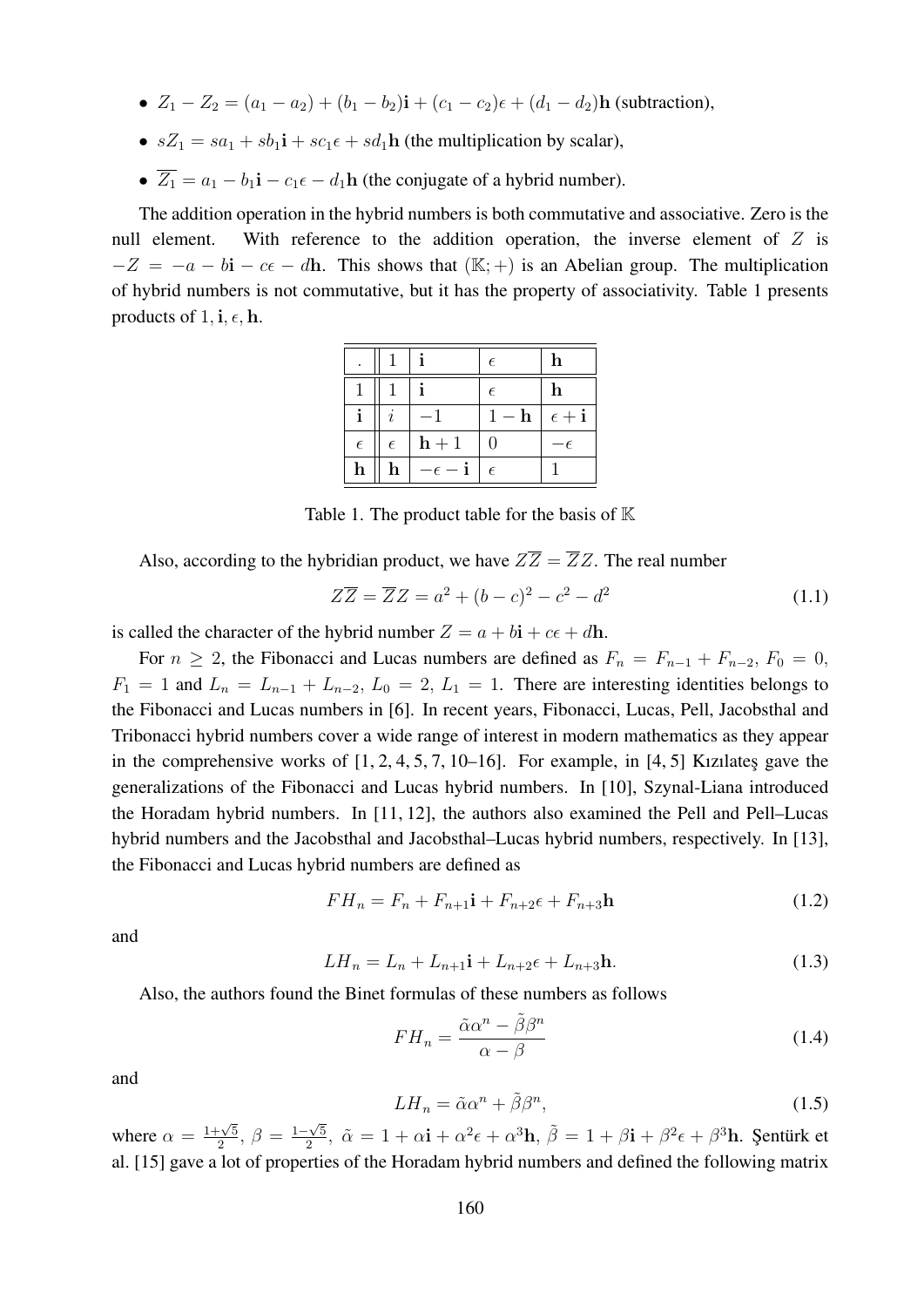$$
Q_n = \left(\begin{array}{cc} FH_{n+1} & FH_n \\ FH_n & FH_{n-1} \end{array}\right) \tag{1.6}
$$

and obtained the equality  $Q_n = U^n Q_0$ , where

$$
U = \begin{pmatrix} 1 & 1 \\ 1 & 0 \end{pmatrix} \text{ and } Q_0 = \begin{pmatrix} 1 + \mathbf{i} + 2\epsilon + 3\mathbf{h} & \mathbf{i} + \epsilon + 2\mathbf{h} \\ \mathbf{i} + \epsilon + 2\mathbf{h} & 1 + \epsilon + \mathbf{h} \end{pmatrix}.
$$
 (1.7)

It is known that

$$
U^n = \left(\begin{array}{cc} F_{n+1} & F_n \\ F_n & F_{n-1} \end{array}\right). \tag{1.8}
$$

In the light of the [3, 8] works, we use the determinant of hybrid matrix similar to the determinant of quaternion matrix whose entries are quaternions. Since the set of all hybrid numbers are not commutative, we give the definitions of the determinant of a hybrid matrix. Let  $A$  be a hybrid square matrix. Denote  $A$  by

$$
A = \left( \begin{array}{cc} a_{11} & a_{12} \\ a_{21} & a_{22} \end{array} \right),
$$

where  $a_{ij} \in \mathbb{K}$  for  $i = 1, 2$  and  $j = 1, 2$ . The determinant of A is defined by  $\det A = a_{11}a_{22}$  $-a_{12}a_{21}$ . The above definition is called rule "multiplication from above to down below". Since the set of all hybrid is not commutative, another product direction can be defined. Namely, the definition det  $A = a_{22}a_{11} - a_{21}a_{12}$  is called the rule "multiplication from down below to above".

In this study, we obtain the new properties of the Fibonacci and Lucas hybrid numbers. Also, we define the negative subscripts of these numbers. We acquire different Cassini identities for the conjugate of these numbers by two different determinant definitions of a hybrid square matrix.

#### 2 Main results

Firstly, the following theorem gives us the relationships between the Fibonacci and Lucas hybrid numbers.

**Theorem 2.1.** *For*  $n \geq 2$  *integers, we have* 

i) 
$$
FH_{n+2} - FH_{n-2} = LH_n
$$
,

ii)  $5FH_n + LH_n = 2LH_{n+1}$ .

*Proof.* i) Since  $F_{n+2} - F_{n-2} = L_n$ , then we get together with equations (1.2) and (1.3)

$$
FH_{n+2} - FH_{n-2} = F_{n+2} + F_{n+3}i + F_{n+4}\epsilon + F_{n+5}h - F_{n-2} - F_{n-1}i - F_n\epsilon - F_{n+1}h
$$
  
=  $L_n + L_{n+1}i + L_{n+2}\epsilon + L_{n+3}h = LH_n.$ 

Since the proof of  $ii$ ) is same as the proof of  $i$ ), we omit these proofs to avoid unnecessary  $\Box$ repetition.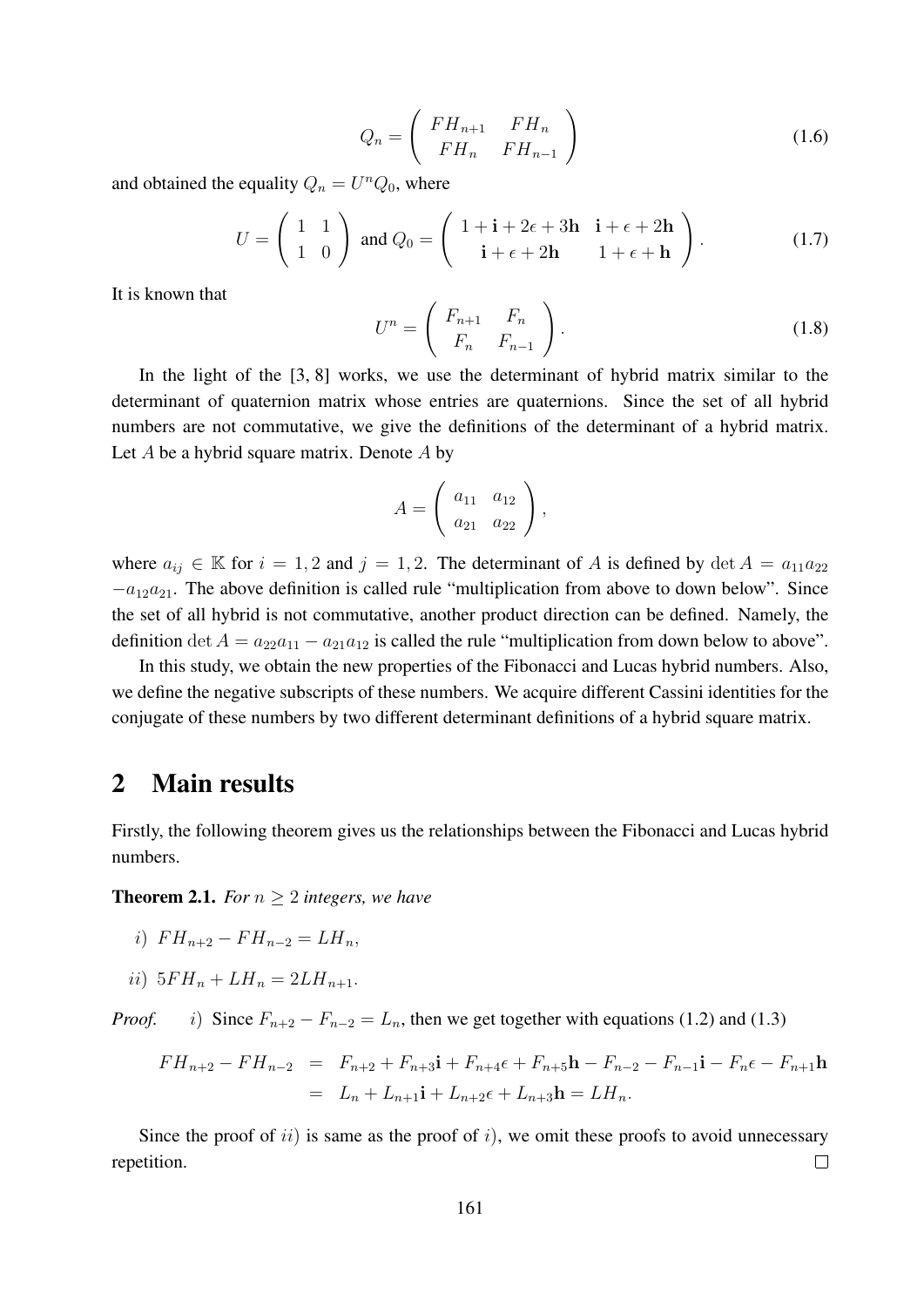Definition 2.1. *The Fibonacci and Lucas hybrid numbers with negative subscripts are defined as*

$$
FH_{-n} = F_{-n} + F_{-n+1}\mathbf{i} + F_{-n+2}\epsilon + F_{-n+3}\mathbf{h}
$$
 (2.1)

*and*

$$
LH_{-n} = L_{-n} + L_{-n+1}\mathbf{i} + L_{-n+2}\epsilon + L_{-n+3}\mathbf{h}.\tag{2.2}
$$

From the equalities  $F_{-n} = (-1)^{n+1}F_n$  and  $L_{-n} = (-1)^nL_n$ , we have

$$
FH_{-n} = \begin{cases} -F_n + F_{n-1} \mathbf{i} - F_{n-2} \epsilon + F_{n-3} \mathbf{h}, & n \text{ is even} \\ F_n - F_{n-1} \mathbf{i} + F_{n-2} \epsilon - F_{n-3} \mathbf{h}, & n \text{ is odd} \end{cases}
$$
 (2.3)

and

$$
LH_{-n} = \begin{cases} L_n - L_{n-1}\mathbf{i} + L_{n-2}\epsilon - L_{n-3}\mathbf{h}, & n \text{ is even} \\ -L_n + L_{n-1}\mathbf{i} - L_{n-2}\epsilon + L_{n-3}\mathbf{h}, & n \text{ is odd} \end{cases}
$$
 (2.4)

We obtain the binomial summations of the Fibonacci hybrid numbers in the following theorem.

Theorem 2.2. *The following identities hold:*

- i)  $\sum_{k=0}^{n} \binom{n}{k}$  $_{k}^{n}$ )  $FH_{k} = FH_{2n}$ , ii)  $\sum_{k=0}^{n} \binom{n}{k}$  ${k \choose k} FH_{k+1} = FH_{2n+1},$ iii)  $\sum_{k=0}^{n} \binom{n}{k}$  $\binom{n}{k}(-1)^kFH_k = (-1)^nFH_{-n},$  $iv)$   $\sum_{k=0}^{n}$   $\binom{n}{k}$  ${k \choose k} FH_{4k} = 3^n FH_{2n},$ v)  $\sum_{k=0}^{n} \binom{n}{k}$  ${k \choose k} 2^{n-k} FH_{5k} = 5^n FH_{2n},$ vi)  $\sum_{k=0}^{n} \binom{n}{k}$  ${k \choose k} 3^{n-k} FH_{6k} = 8^n FH_{2n},$ vii)  $\sum_{k=0}^{n} {n \choose k}$  ${k \choose k} (-2)^k FH_{2k} = (-1)^n FH_{3n},$
- viii)  $\sum_{k=0}^{n} \binom{n}{k}$  ${k \choose k} (-2)^k FH_{5k} = (-5)^n FH_{3n}.$

*Proof. i*) From equation (1.4), we write

$$
\sum_{k=0}^{n} \binom{n}{k} FH_k = \sum_{k=0}^{n} \binom{n}{k} \left( \frac{\tilde{\alpha} \alpha^k - \tilde{\beta} \beta^k}{\alpha - \beta} \right)
$$
  
= 
$$
\frac{\tilde{\alpha}}{\alpha - \beta} \sum_{k=0}^{n} \binom{n}{k} \alpha^k - \frac{\tilde{\beta}}{\alpha - \beta} \sum_{k=0}^{n} \binom{n}{k} \beta^k
$$
  
= 
$$
\frac{\tilde{\alpha}}{\alpha - \beta} (1 + \alpha)^n - \frac{\tilde{\beta}}{\alpha - \beta} (1 + \beta)^n.
$$

By considering the well-known equalities  $1 + \alpha = \alpha^2$ ,  $1 + \beta = \beta^2$  and again equation (1.4), we obtain the claimed result.

 $iii)$  By considering equations (1.2) and the Binet formula of Fibonacci numbers, we get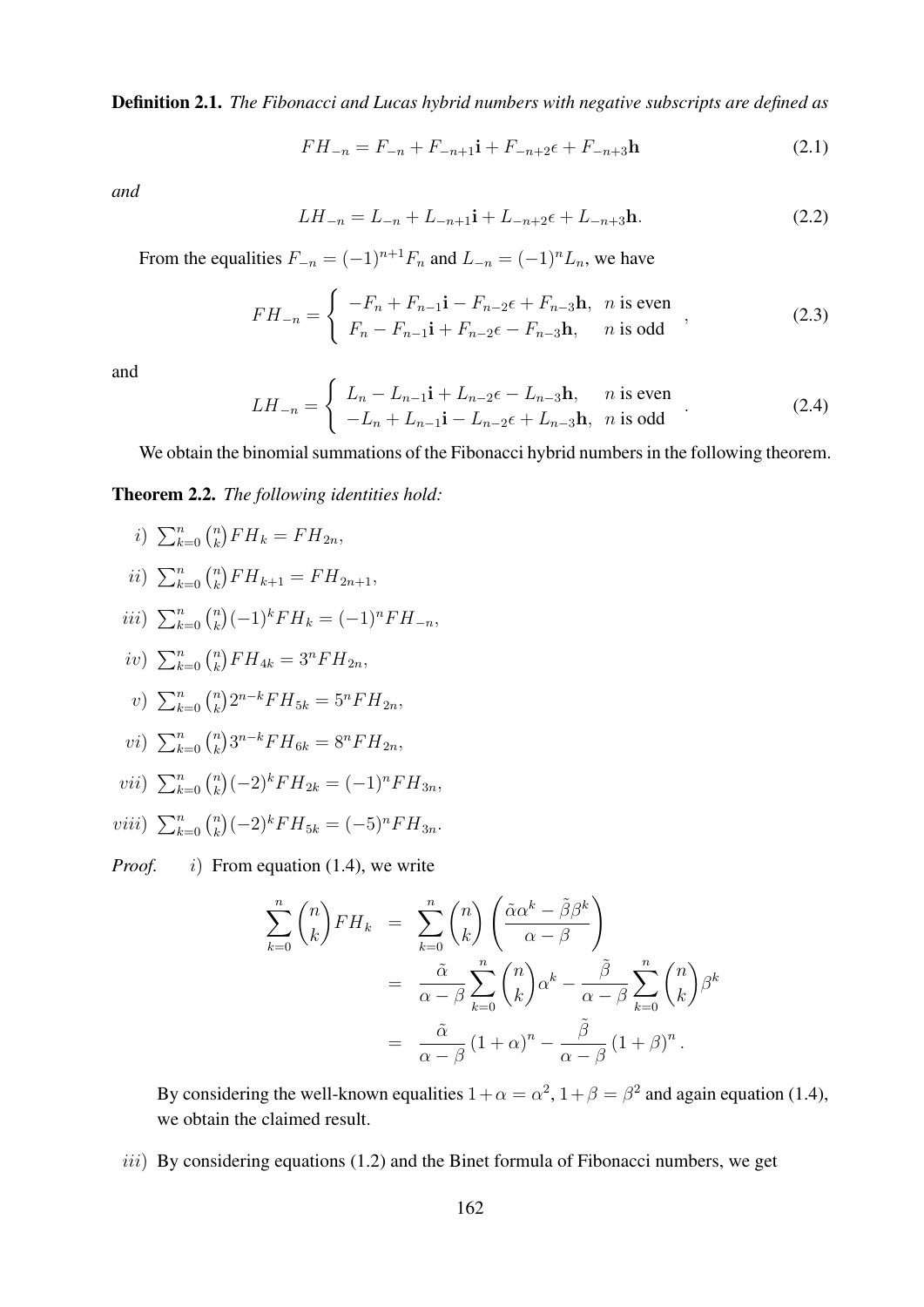$$
\sum_{k=0}^{n} {n \choose k} (-1)^k F H_k = \sum_{k=0}^{n} {n \choose k} (-1)^k (F_k + F_{k+1} \mathbf{i} + F_{k+2} \epsilon + F_{k+3} \mathbf{h})
$$
  

$$
= \frac{1}{\alpha - \beta} \sum_{k=0}^{n} {n \choose k} ((-\alpha)^k - (-\beta)^k)
$$
  

$$
+ \frac{\mathbf{i}}{\alpha - \beta} \sum_{k=0}^{n} {n \choose k} (\alpha (-\alpha)^k - \beta (-\beta)^k)
$$
  

$$
+ \frac{\epsilon}{\alpha - \beta} \sum_{k=0}^{n} {n \choose k} (\alpha^2 (-\alpha)^k - \beta^2 (-\beta)^k)
$$
  

$$
+ \frac{\mathbf{h}}{\alpha - \beta} \sum_{k=0}^{n} {n \choose k} (\alpha^3 (-\alpha)^k - \beta^3 (-\beta)^k).
$$

By taking into account the equalities  $\alpha + \beta = 1$ ,  $\alpha\beta = -1$  and Definition 2.1, we obtain

$$
\sum_{k=0}^{n} {n \choose k} (-1)^k F H_k = -F_n + F_{n-1} \mathbf{i} - F_{n-2} \epsilon + F_{n-3} \mathbf{h} = (-1)^n F H_{-n}.
$$

 $\Box$ 

In the same way, the other parts of the theorem can be proved.

We present the binomial summations of the Lucas hybrid numbers in the following proposition. Since the proof of these summations are similar to the Fibonacci hybrid numbers in the above theorem, we omit the proof.

Proposition 2.1. *The equalities are satisfied:*

$$
i) \sum_{k=0}^{n} {n \choose k} LH_k = LH_{2n},
$$

$$
ii) \ \sum_{k=0}^{n} {n \choose k} LH_{k+1} = LH_{2n+1},
$$

- iii)  $\sum_{k=0}^{n} \binom{n}{k}$  ${k \choose k} (-1)^k LH_k = (-1)^n LH_{-n},$
- $iv)$   $\sum_{k=0}^{n}$   $\binom{n}{k}$  ${k \choose k} LH_{4k} = 3^n LH_{2n},$

$$
v) \sum_{k=0}^{n} {n \choose k} 2^{n-k} L H_{5k} = 5^{n} L H_{2n},
$$

$$
vi) \sum_{k=0}^{n} {n \choose k} 3^{n-k} L H_{6k} = 8^{n} L H_{2n},
$$

- vii)  $\sum_{k=0}^{n} {n \choose k}$  ${k \choose k} (-2)^k LH_{2k} = (-1)^n LH_{3n},$
- viii)  $\sum_{k=0}^{n} {n \choose k}$  ${k \choose k} (-2)^k LH_{5k} = (-5)^n LH_{3n}.$

The properties in the following theorem are called convolution product of the Fibonacci and Lucas hybrid numbers.

**Theorem 2.3.** *Let*  $m \geq 1$ ,  $n \geq 1$  *be integers. Then* 

$$
i) \quad FH_{m+1}FH_n + FH_mFH_{n-1} = FH_{m+n} + FH_{m+n+1}i + FH_{m+n+2}\epsilon + FH_{m+n+3}h,
$$

ii)  $LH_{m+1}FH_n + LH_mFH_{n-1} = LH_{m+n} + LH_{m+n+1}i + LH_{m+n+2}\epsilon + LH_{m+n+3}h.$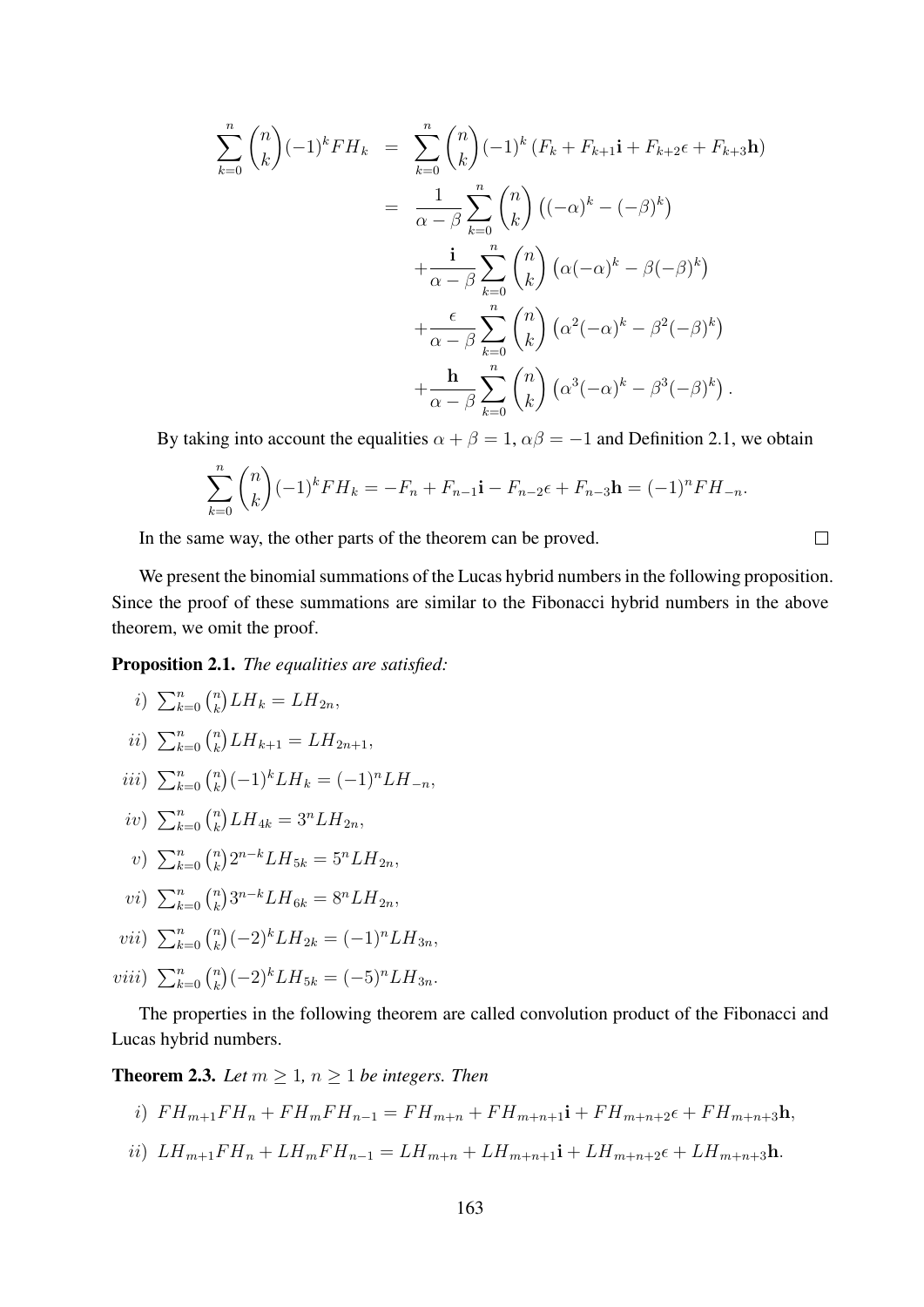- *Proof. i*) Given the matrices  $U^n Q_0$ ,  $Q_0 U^m$  as equations (1.7) and (1.8), and considering the term  $a_{12}$  of the product  $(Q_0 U^m)(U^n Q_0)$ , which is equal to the term  $a_{12}$  of matrix  $Q_0(U^{m+n}Q_0)$ , we get the result.
	- ii) From the property  $FH_{m+2} FH_{m-2} = LH_m$  in Theorem 2.1, by considering the term  $a_{12}$  of the product  $(Q_0(U^{m+2} - U^{m-2}))$   $(U^n Q_0)$ , which is equal to the term  $a_{12}$  of matrix  $Q_0(U^{m+n+2}Q_0-U^{m+n-2}Q_0)$ , we obtain the result.  $\Box$

If we take  $m = n$  in Theorem 2.3, we obtain the following results:

**Corollary 2.1.** *Let*  $n > 1$  *be an integer. Then* 

- i)  $FH_{n+1}FH_n + FH_nFH_{n-1} = FH_{2n} + FH_{2n+1}i + FH_{2n+2} \epsilon + FH_{2n+3}h,$
- ii)  $LH_{n+1}FH_n + LH_nFH_{n-1} = LH_{2n} + LH_{2n+1}i + LH_{2n+2} \epsilon + LH_{2n+3}h$ .

If we take  $m = n - 1$  in Theorem 2.3, we obtain the following results:

**Corollary 2.2.** *Let*  $n > 2$  *be an integer. Then* 

- i)  $FH_n^2 + FH_{n-1}^2 = FH_{2n-1} + FH_{2n} \mathbf{i} + FH_{2n+1} \epsilon + FH_{2n+2} \mathbf{h},$
- ii)  $LH_nFH_n + LH_{n-1}FH_{n-1} = LH_{2n-1} + LH_{2n}$ **i** +  $LH_{2n+1} \epsilon + LH_{2n+2}$ h.

Now, we examine Cassini identities for the conjugates of Fibonacci and Lucas hybrid numbers. For this reason, we present the conjugate of matrix in equation (1.7)

$$
\overline{Q_0} = \begin{pmatrix} 1 - \mathbf{i} - 2\epsilon - 3\mathbf{h} & -\mathbf{i} - \epsilon - 2\mathbf{h} \\ -\mathbf{i} - \epsilon - 2\mathbf{h} & 1 - \epsilon - \mathbf{h} \end{pmatrix}.
$$
 (2.5)

**Theorem 2.4.** *Let*  $n \geq 1$  *be an integer. Then* 

- i)  $\overline{FH}_{n+1}\overline{FH}_{n-1} (\overline{FH}_{n})^{2} = (-\epsilon 5\mathbf{h})(-1)^{n},$
- ii)  $\overline{FH}_{n-1}\overline{FH}_{n+1} (\overline{FH}_{n})^{2} = (-2i 5\epsilon 3h)(-1)^{n},$ iii)  $\overline{LH}_{n+1}\overline{LH}_{n-1} - (\overline{LH}_n)^2 = 5(-\epsilon - 5\mathbf{h})(-1)^{n-1},$
- iv)  $\overline{LH}_{n-1}\overline{LH}_{n+1} (\overline{LH}_n)^2 = 5(-2i 5\epsilon 3h)(-1)^{n-1}.$

*Proof.* By equation (1.2) and the matrices in (1.8), (2.5), we get

$$
\overline{Q_0}U^n = \begin{pmatrix} 1 - i - 2\epsilon - 3h & -i - \epsilon - 2h \\ -i - \epsilon - 2h & 1 - \epsilon - h \end{pmatrix} \begin{pmatrix} F_{n+1} & F_n \\ F_n & F_{n-1} \end{pmatrix}
$$
(2.6)

$$
= \left( \begin{array}{cc} \overline{FH}_{n+1} & \overline{FH}_{n} \\ \overline{FH}_{n} & \overline{FH}_{n-1} \end{array} \right). \tag{2.7}
$$

 $i)$  We acquire the identity after taking the determinant under of the matrices in (2.6) and (2.7) applying the rules "multiplication from above to down below" which mentioned in introduction section. That is,

$$
\overline{FH}_{n+1}\overline{FH}_{n-1} - \left(\overline{FH}_{n}\right)^{2} = (-\epsilon - 5\mathbf{h})(-1)^{n}.
$$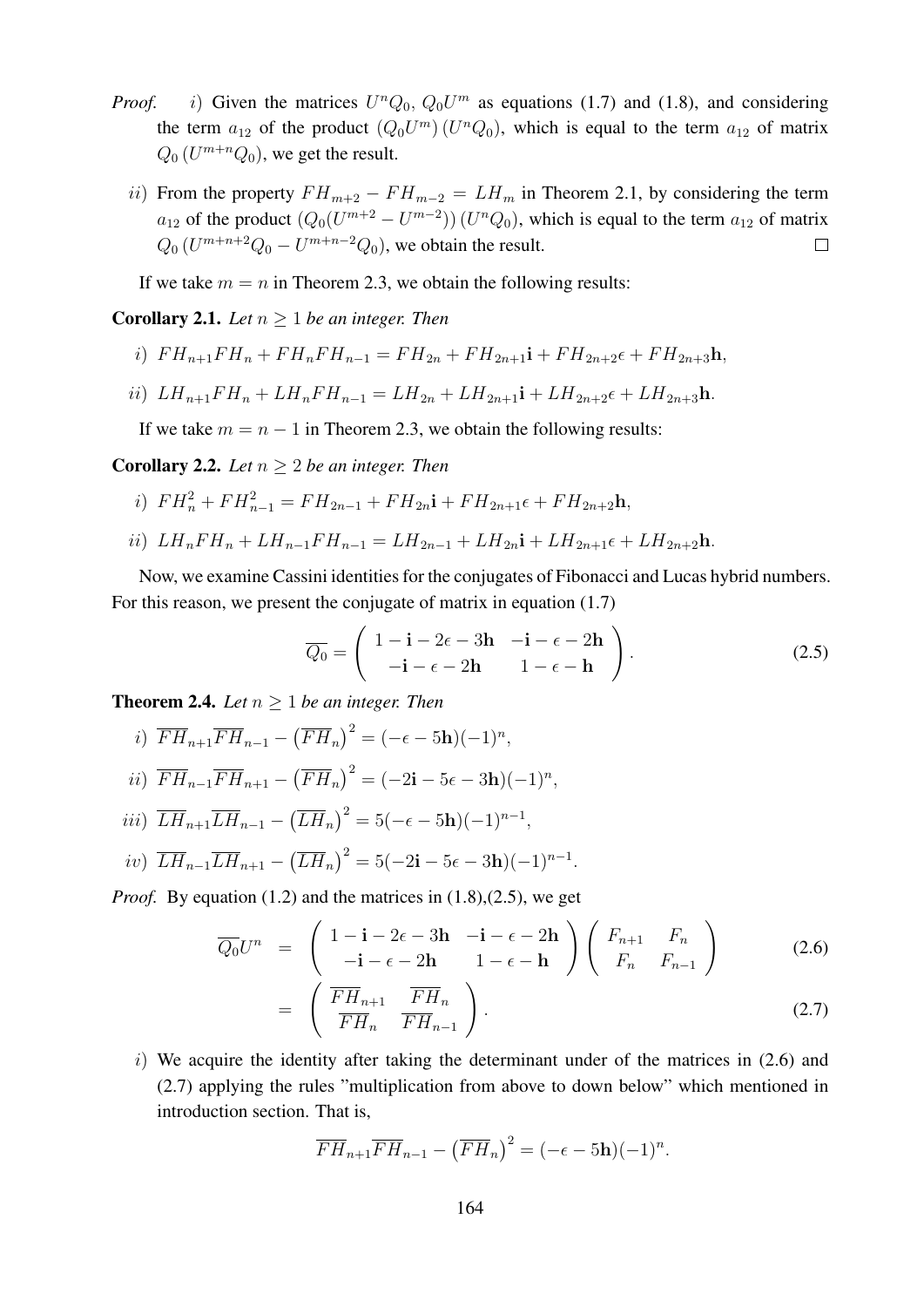$ii)$  We obtain the identity after taking the determinant under of the matrices in  $(2.6)$  and (2.7) applying the rules "multiplication from down below to above" which mentioned in introduction section.

By equations  $F_{n+2} - F_{n-2} = L_n$ , (1.3) and the matrices in (1.8),(2.5), we get

$$
\overline{Q_0}\left(U^{n+2} - U^{n-2}\right) = \begin{pmatrix} 1 - i - 2\epsilon - 3h & -i - \epsilon - 2h \\ -i - \epsilon - 2h & 1 - \epsilon - h \end{pmatrix} \begin{pmatrix} L_{n+1} & L_n \\ L_n & L_{n-1} \end{pmatrix}
$$
(2.8)  

$$
= \begin{pmatrix} \overline{L}H_{n+1} & \overline{L}H_n \\ \overline{L}H_n & \overline{L}H_{n-1} \end{pmatrix}.
$$
(2.9)

iii) We get the identity after taking the determinant under of the matrices in  $(2.8)$  and  $(2.9)$ applying the rules "multiplication from above to down below" which were mentioned in the introduction section. That is,

$$
\overline{LH}_{n+1}\overline{LH}_{n-1} - \left(\overline{LH}_n\right)^2 = 5(-\epsilon - 5\mathbf{h})(-1)^{n-1}.
$$

 $iv)$  We obtain the identity after taking the determinant under of the matrices in  $(2.8)$  and (2.9) applying the rules "multiplication from down below to above" which mentioned in introduction section.  $\Box$ 

The following theorem gives us the relationships between the Fibonacci hybrid numbers and the conjugates of them.

**Theorem 2.5.** *Let*  $m \geq 0$ ,  $n \geq 0$  *be integers. Then* 

$$
i) \quad FH_{m+n+1} - FH_{m+n+2}\mathbf{i} - FH_{m+n+3}\epsilon - FH_{m+n+4}\mathbf{h} = \overline{FH}_{m+1}FH_{n+1} + \overline{FH}_{m}FH_{n},
$$

$$
ii) \ \overline{FH}_{m+n+1} + \overline{FH}_{m+n+2}\mathbf{i} + \overline{FH}_{m+n+3}\epsilon + \overline{FH}_{m+n+4}\mathbf{h} = \overline{FH}_{m+1}F\mathbf{H}_{n+1} + \overline{FH}_{m}F\mathbf{H}_{n},
$$

$$
iii) \quad FH_{m+n+1} - FH_{m+n+2}\mathbf{i} - FH_{m+n+3}\epsilon - FH_{m+n+4}\mathbf{h} = FH_{m+1}\overline{FH}_{n+1} + FH_m\overline{FH}_n,
$$

$$
iv) \ \overline{FH}_{m+n+1} + \overline{FH}_{m+n+2}\mathbf{i} + \overline{FH}_{m+n+3}\epsilon + \overline{FH}_{m+n+4}\mathbf{h} = FH_{m+1}\overline{FH}_{n+1} + FH_m\overline{FH}_n.
$$

*Proof.* We get the desired identity by equating the pivot elements of the matrices

$$
i) \overline{Q_0} (U^{m+n} Q_0) = \left(\overline{Q_0} U^m\right) (U^n Q_0) ,
$$

$$
ii) \left(\overline{Q_0}U^{m+n}\right)Q_0 = \left(\overline{Q_0}U^m\right)(U^nQ_0),
$$

$$
iii) (Q_0U^{m+n})\overline{Q_0} = (Q_0U^m) (U^n\overline{Q_0}),
$$

$$
iv) Q_0(U^{m+n}\overline{Q_0}) = (Q_0U^m)(U^n\overline{Q_0}).
$$

If we take  $m = n$  in Theorem 2.5, we get the following results by considering equation (1.1): **Corollary 2.3.** *Let*  $n > 0$  *be an integer. Then* 

- i)  $FH_{2n+1} FH_{2n+2}i FH_{2n+3} \epsilon FH_{2n+4}h = 2F_{2n+1} L_{2n+6}$
- ii)  $\overline{FH}_{2n+1} + \overline{FH}_{2n+2}$ **i** +  $\overline{FH}_{2n+3}$  $\epsilon$  +  $\overline{FH}_{2n+4}$ **h** =  $2F_{2n+1} L_{2n+6}$ .

The following proposition gives us the relationships between the Lucas hybrid numbers and the conjugates of them. The proof similar to the proofs of the Theorem 2.4 and Theorem 2.5.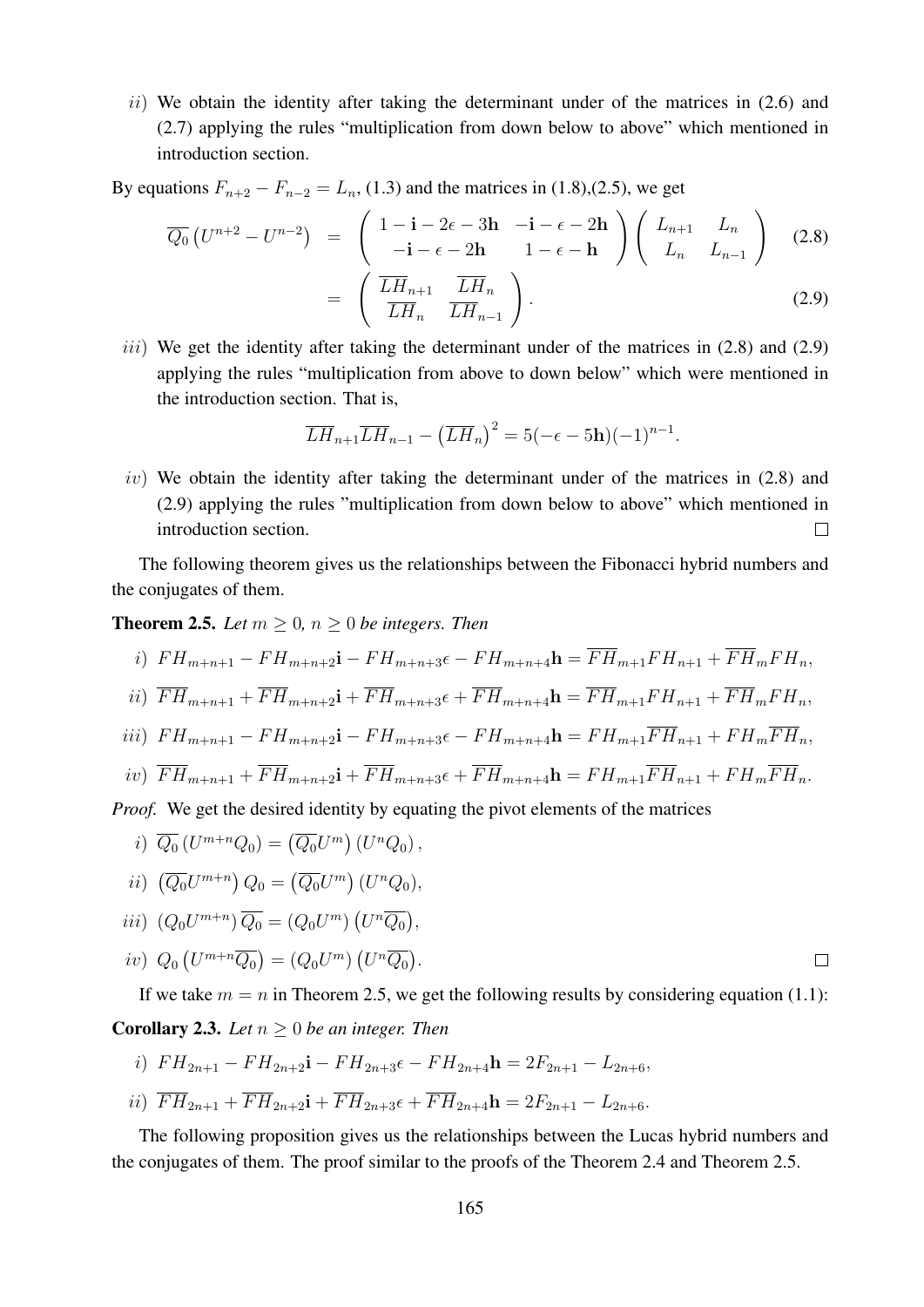**Proposition 2.2.** *Let*  $m \geq 0$ *,*  $n \geq 0$  *be integers. Then* 

$$
i) \ LH_{m+n+1} - LH_{m+n+2}\mathbf{i} - LH_{m+n+3}\epsilon - LH_{m+n+4}\mathbf{h} = \overline{LH}_{m+1}FH_{n+1} + \overline{LH}_mFH_n,
$$

$$
ii) \ \ \overline{L}\overline{H}_{m+n+1} + \overline{L}\overline{H}_{m+n+2}\mathbf{i} + \overline{L}\overline{H}_{m+n+3}\epsilon + \overline{L}\overline{H}_{m+n+4}\mathbf{h} = \overline{L}\overline{H}_{m+1}F\overline{H}_{n+1} + \overline{L}\overline{H}_{m}F\overline{H}_{n},
$$

$$
iii) \ LH_{m+n+1} - LH_{m+n+2}\mathbf{i} - LH_{m+n+3}\epsilon - LH_{m+n+4}\mathbf{h} = LH_{m+1}\overline{FH}_{n+1} + LH_m\overline{FH}_n,
$$

$$
iv)\ \ \overline{L}\overline{H}_{m+n+1}+\overline{L}\overline{H}_{m+n+2}{\bf i}+\overline{L}\overline{H}_{m+n+3}\epsilon+\overline{L}\overline{H}_{m+n+4}{\bf h}=L\overline{H}_{m+1}\overline{F}\overline{H}_{n+1}+L\overline{H}_{m}\overline{F}\overline{H}_{n}.
$$

If we take  $m = n$  in Proposition 2.2, we obtain the following results by considering equation (1.1):

**Corollary 2.4.** *Let*  $n \geq 0$  *be an integer. Then* 

*i)* 
$$
LH_{2n+1} - LH_{2n+2}\mathbf{i} - LH_{2n+3}\epsilon - LH_{2n+4}\mathbf{h} = -L_{2n} - 2L_{2n+6},
$$

$$
ii) \ \overline{LH}_{2n+1} + \overline{LH}_{2n+2}\mathbf{i} + \overline{LH}_{2n+3}\epsilon + \overline{LH}_{2n+4}\mathbf{h} = -L_{2n} - 2L_{2n+6}.
$$

## 3 Conclusion

In this paper, the Fibonacci and Lucas hybrid numbers have been investigated. Many of the properties of these numbers are proved by the fundamental algebraic operations and simple matrix algebra. Actually, the results presented here have the potential to motivate further studies of the subject of the Horadam hybrinomials including Fibonacci and Lucas hybrid numbers.

## Acknowledgements

The author would like to thank the anonymous reviewers for their useful comments and suggestions.

## References

- [1] Catarino, P. (2019). On k-Pell hybrid numbers. *Journal of Discrete Mathematical Sciences and Cryptography*, 22(1), 83–89.
- [2] Cerda-Morales, G. (2018). Investigation of Generalized Hybrid Fibonacci Numbers and Their Properties. *arXiv preprint*, arXiv:1806.02231.
- [3] Irmak, N. (2020). More identities for Fibonacci and Lucas quaternions. *Communications Faculty of Sciences University of Ankara Series A1 Mathematics and Statistics*, 69(1), 369–375.
- [4] Kizilates, C. (2020). A new generalization of Fibonacci hybrid and Lucas hybrid numbers. *Chaos, Solitons and Fractals*, 130, 109449.